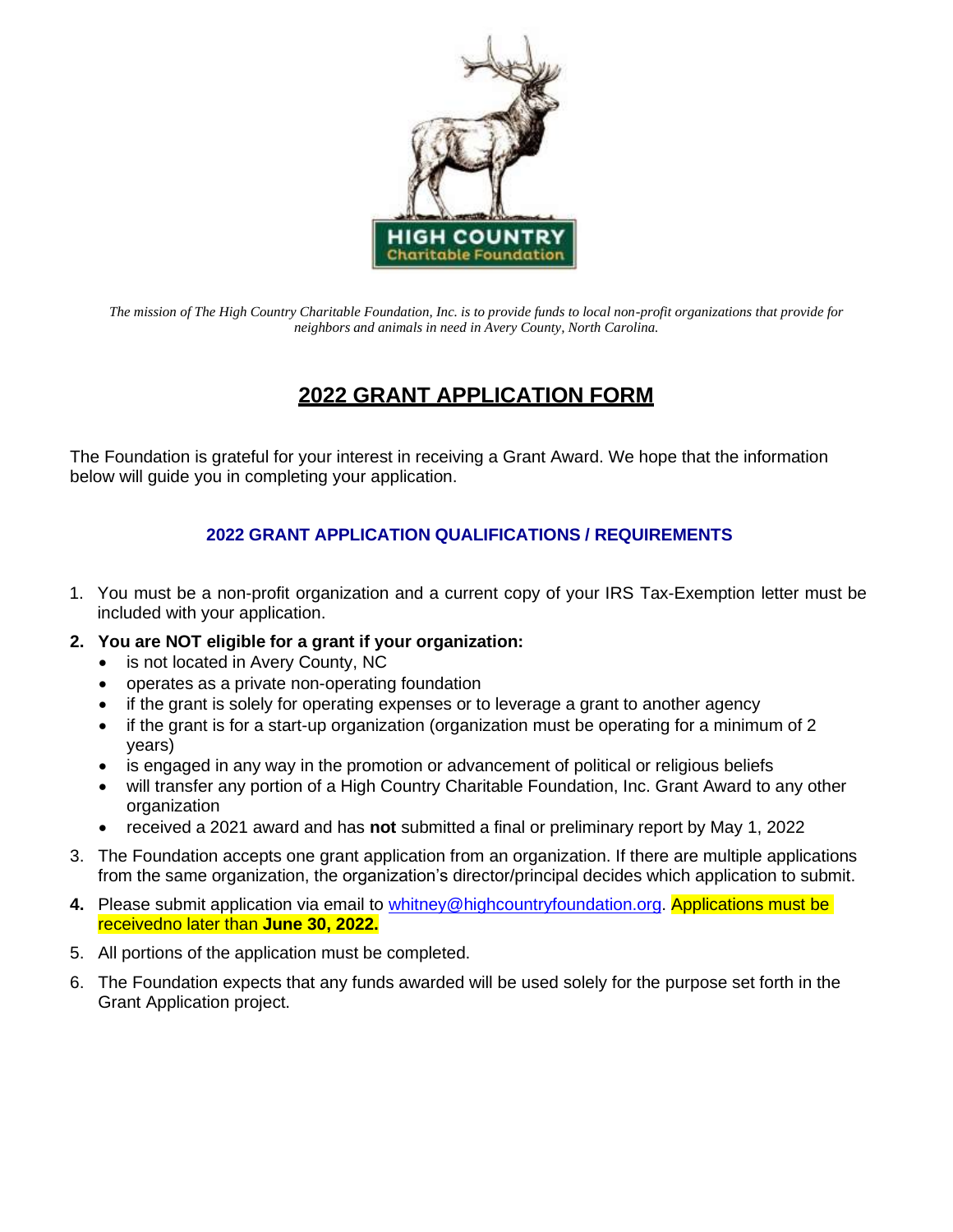# **PART I: YOUR ORGANIZATION**

| Street Address: <u>with a street and the street and the street and the street and the street and the street and the street and the street and the street and the street and the street and the street and the street and the str</u> |  |  |  |  |
|--------------------------------------------------------------------------------------------------------------------------------------------------------------------------------------------------------------------------------------|--|--|--|--|
|                                                                                                                                                                                                                                      |  |  |  |  |
| Organization's mailing address (if different from street address): ______________                                                                                                                                                    |  |  |  |  |
| <u> 2000 - Andrea Andrewski, amerikansk politik (d. 1989)</u>                                                                                                                                                                        |  |  |  |  |
| Amount Requested: \$                                                                                                                                                                                                                 |  |  |  |  |
| Summarize Your Project In 50 Words Or Less:<br>,我们也不会有什么。""我们的人,我们也不会有什么?""我们的人,我们也不会有什么?""我们的人,我们也不会有什么?""我们的人,我们也不会有什么?""我们的人                                                                                                      |  |  |  |  |
|                                                                                                                                                                                                                                      |  |  |  |  |
|                                                                                                                                                                                                                                      |  |  |  |  |
| E-mail address: <u>experience and a series of the series of the series of the series of the series of the series of the series of the series of the series of the series of the series of the series of the series of the series</u> |  |  |  |  |
|                                                                                                                                                                                                                                      |  |  |  |  |
|                                                                                                                                                                                                                                      |  |  |  |  |
|                                                                                                                                                                                                                                      |  |  |  |  |
|                                                                                                                                                                                                                                      |  |  |  |  |
| E-mail address: experience of the contract of the contract of the contract of the contract of the contract of                                                                                                                        |  |  |  |  |

**Should changes occur in your organization or in the project for which the funds are sought, you must inform one of the Grants Committee Chairs as soon as possible.**

- 1. Is your project eligible for city, county, state, or federal funding? If YES, please provide as many specifics as possible. YES\_\_\_\_\_NO
- 2. Briefly summarize your organization's background, goals, and current programs and how this grant would help your organization meet its goals.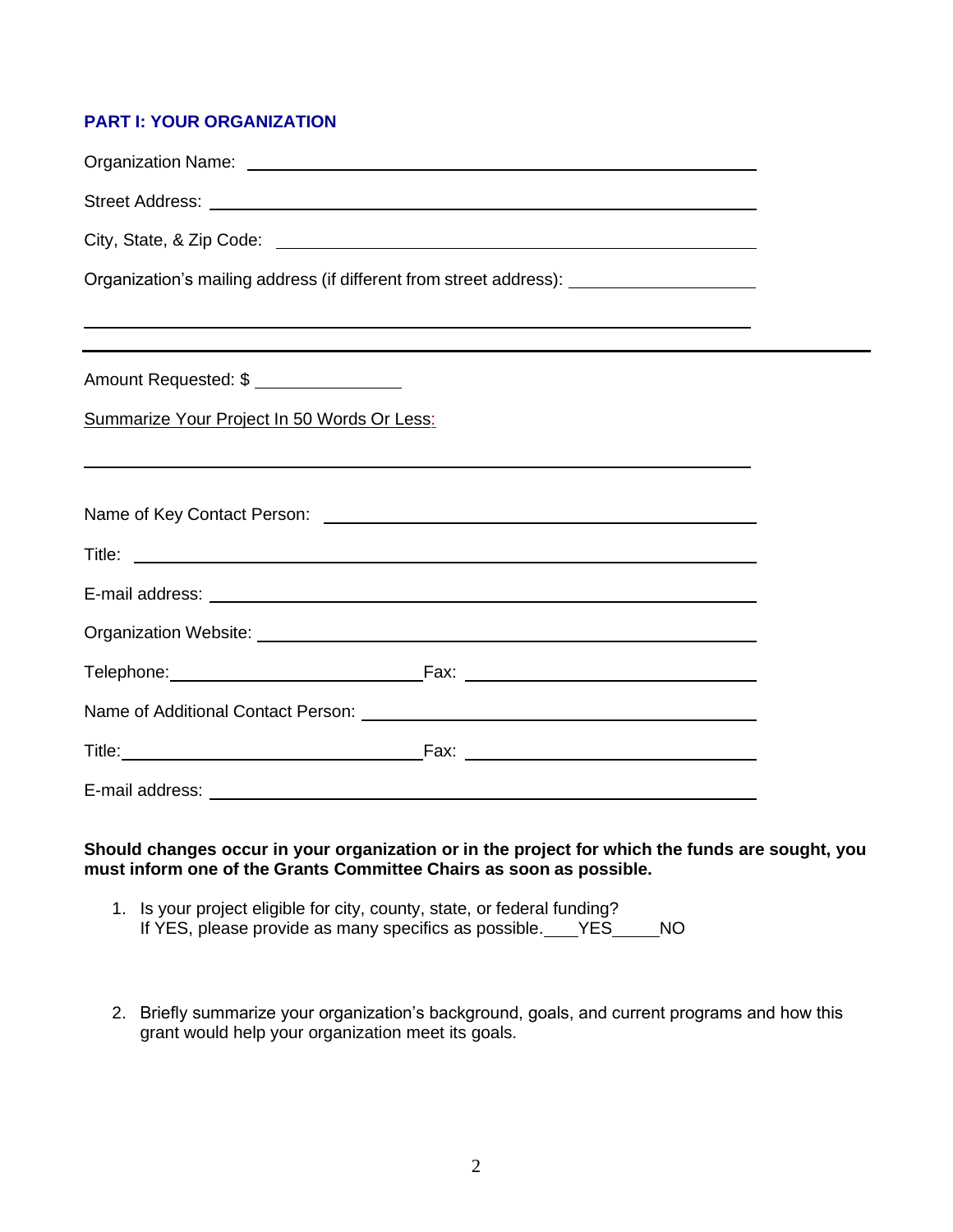- **3.** Describe your organization's structure. Please attach a list of your Officers and Directors complete with addresses and phone numbers. Please indicate which Officers or Directors, if any, are paid by your organization**.**
- 4. State what percentage of your organization's total revenue is spent on overhead, such as rent, salaries and administrative expenses including office supplies, advertising, legal or professional fees.

# **PART II: PROJECT/PROGRAM** (Please quantify whenever possible.)

- 1. Describe the need that your organization will address.
- 2. Describe the objective of the project and indicate how individual lives of the recipients will be improved and **how many people/animals will benefit**.
- 3. If this project is part of a larger program, describe how a High Country Charitable Foundation Grant will make a difference within the overall project.
- 4. What strategies will you employ to accomplish the project objective?
- 5. Will you use volunteer help in this project? YES NO If yes, how many volunteers will be involved and how will they be used?
- 6. State who will conduct an evaluation to measure how well the project is meeting its objectives. How and when will this be done?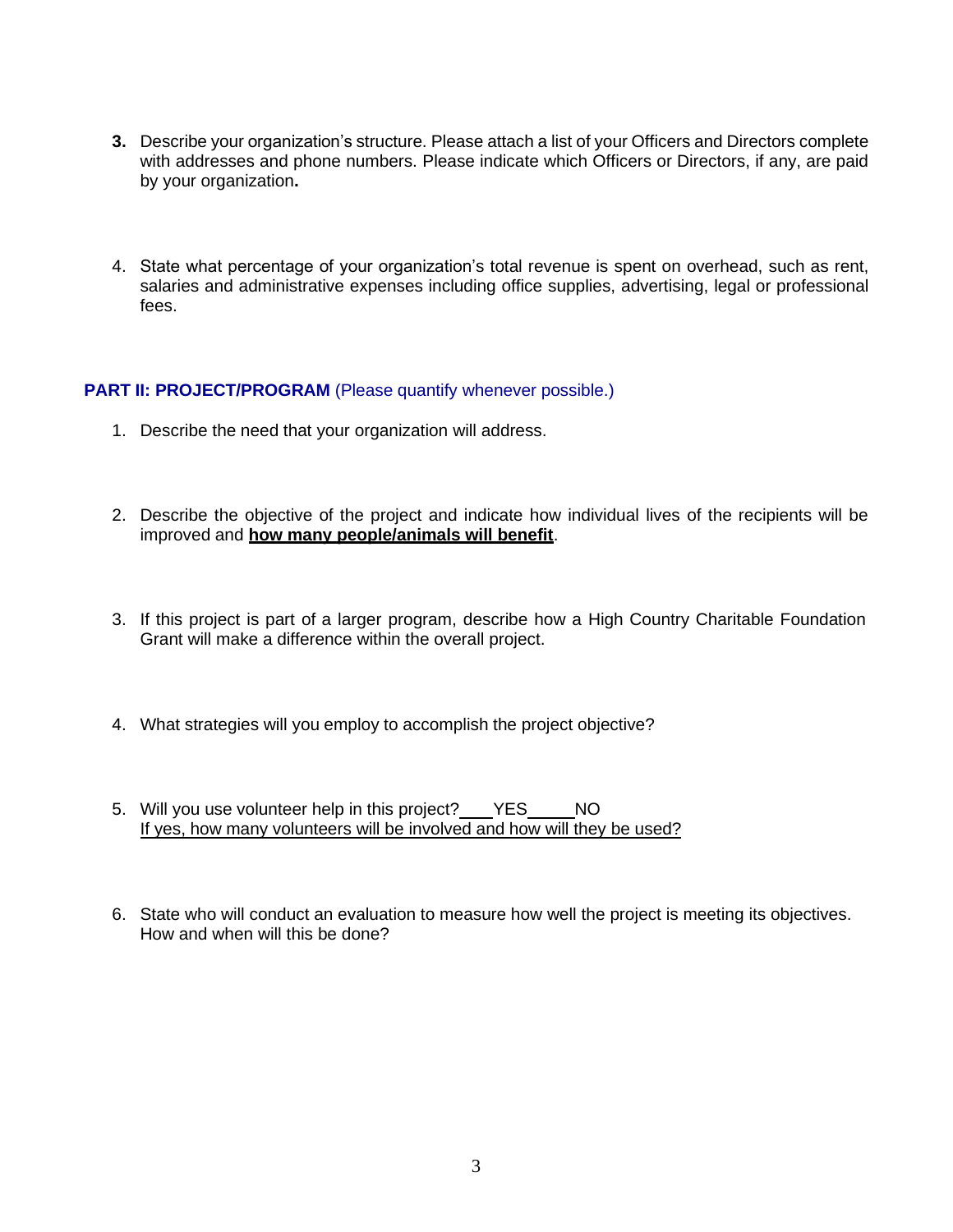#### **PART III: FINANCIAL INFORMATION**

- 1. Provide a complete **project budget**, including income and expenses, for the project for which you are requesting funds.
- 2. List the names of organizations, both public and private, to which you have applied for support for this specific project/program. Also, show the amount requested and the status (pending, approved, or disapproved).
- 3. If funds are to be used for contracted work or equipment acquisition, will competitive bids be obtained? If so, summarize the bidding process.
- 4. Provide your most recent annual Financial Statement, including a balance sheet and statement of your income and expenditures. If unavailable, please explain.

#### **PART IV: REPORTING REQUIREMENTS – 2021 Grant Recipients only**

If you received a High Country Charitable Foundation Grant in 2021, you must submit a final or preliminary progress report for the project before submitting an application for 2022. **The 2021 Grant Project Report (form can be found on our website) must be received no later than May 1, 2022**.

#### **PART V: SUBMITTING YOUR APPLICATION**

#### **Please submit**:

- 1. current 501(c)(3) document (tax exempt letter)
- 2. your fully completed grant application
- 3. your financial report
- 4. list of your board of directors
- 5. a complete project budget applied for in this application

I hereby certify that all the statements on this application and all the information contained herein are complete and true to the best of my knowledge and that the organization applying for this grant complies with all requirements for eligibility as found on page one (1) of this application.

| Date                |  |  |  |
|---------------------|--|--|--|
| Signature           |  |  |  |
| <b>Printed Name</b> |  |  |  |
| <b>Title</b>        |  |  |  |